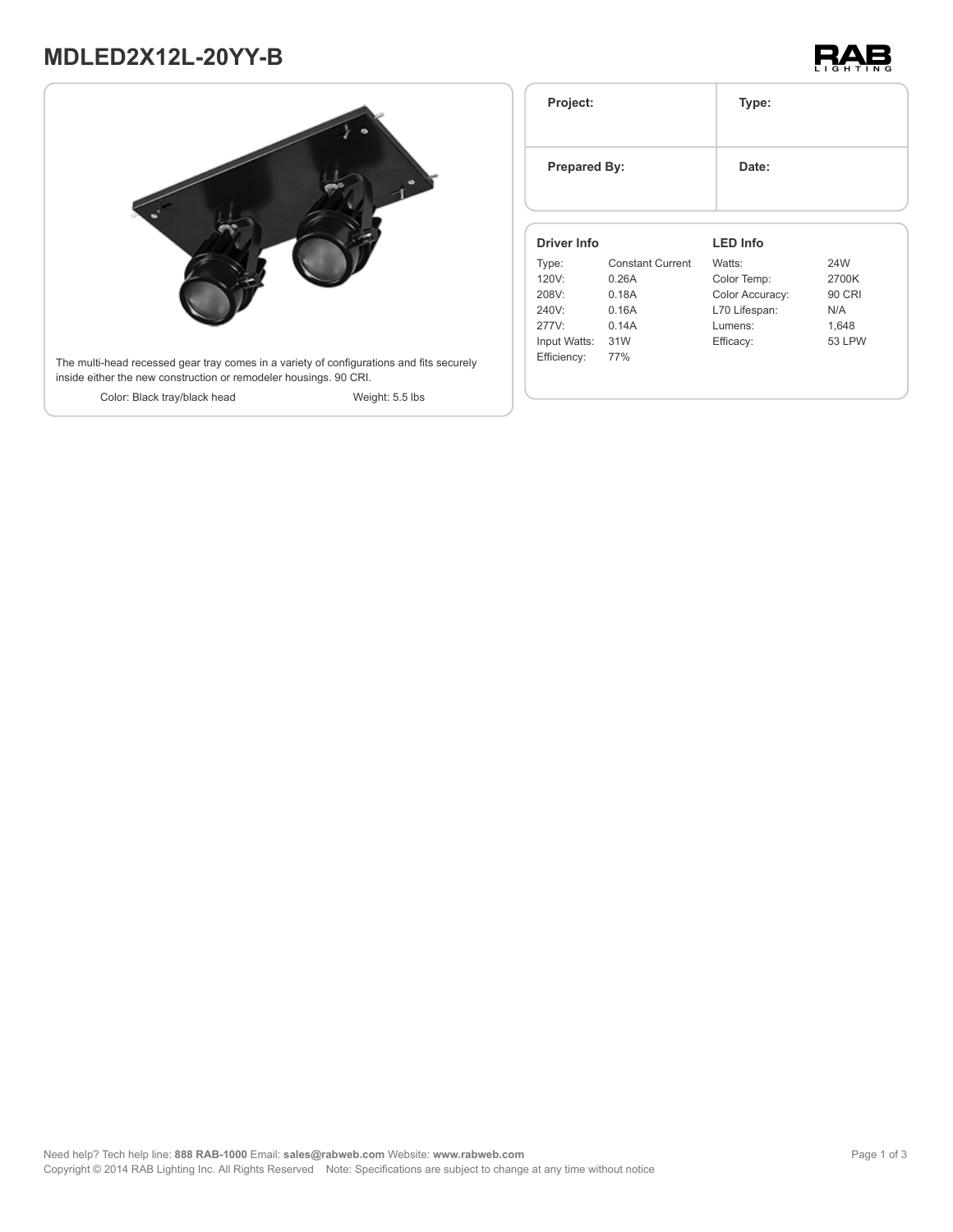### **Technical Specifications**

#### **Listings**

#### **UL Listing:**

Suitable for damp locations

#### **IESNA LM-79 & LM-80 Testing:**

RAB LED luminaries have been tested by an independent laboratory in accordance with IESNA LM-79 and LM-80, and have received the Department of Energy "Lighting Facts" label.

#### **Construction**

#### **IC Rating:**

Suitable for direct contact with insulation

#### **Cold Weather Starting:**

The minimum starting temperature is -32°F/0°C.Ambient Temperature

#### **Lens:**

Nanostructure lens eliminates "hot spots", and provides smooth, uniform light at higher efficiency.

#### **Reflector:**

 $20^\circ$ 

#### **Finish:**

Our environmentally friendly polyester powder coatings are formulated for high-durability and long-lasting color, and contain no VOC or toxic heavy metals.

#### **Green Technology:**

Mercury and UV free, and RoHS compliant. Polyester powder coat finish formulated without the use of VOC or toxic heavy metals.

#### **Other**

#### **Gear Tray Component:**

This component must be ordered with Remodeler or New Construction housing in order to make a complete fixture.

#### **Brackets:**

Butterfly brackets allow mounting with 1/4 x 1/2" bar stock, C Channel, 1/2" conduit, or nailer bars.

#### **Color Gels:**

MDLED works great with third-party color gels to achieve a dramatic effect or a subtle accent. Plus, cool running LED won't degrade the gels like hot halogen lamps

#### **Tray and Heads:**

Professional-grade, die-cast aluminum construction.

### **California Title 24:**

MDLED2X12L complies with 2013 California Title 24 building and electrical codes as a commercial indoor fixture for general spaces when used with a vacancy sensor and Lutron dimming control. Select a vacancy sensor using catalog number LVS800. Lutron dimmer provided by others.

#### **Warranty:**

RAB warrants that our LED products will be free from defects in materials and workmanship for a period of five (5) years from the date of delivery to the end user, including coverage of light output, color stability, driver performance and fixture finish.

#### **Country of Origin:**

Designed by RAB in New Jersey and assembled in the USA by RAB's IBEW Local 3 workers.

#### **Buy American Act Compliant:**

This product is a COTS item manufactured in the United States, and is compliant with the Buy American Act.

#### **Recovery Act (ARRA) Compliant:**

This product complies with the 52.225-21 "Required Use of American Iron, Steel, and Manufactured Goods-- Buy American Act-- Construction Materials (October 2010).

#### **Trade Agreements Act Compliant:**

This product is a COTS item manufactured in the United States, and is compliant with the Trade Agreements Act.

#### **GSA Schedule:**

Suitable in accordance with FAR Subpart 25.4.

## **Dimming Driver:**

Lutron Hi-Lume Dimming Driver. See compatibility guide

#### **Driver:**

**Electrical**

Provided with Lutron L3DA4U1UKS-HC035 driver, Constant Current, Class 2, 120-277V, 50/60Hz,350mA, 0.7A, Power Factor 90%, THD \_ 20%, Minimum Operating Temp 32° F (0°C).

#### **LED Characteristics**

### **LED:**

High-output, long-life LED with 2 step binning and integrated driver technology.

#### **Color Consistency:**

2-step MacAdam Ellipse binning to achieve consistent fixture-to-fixture color.

#### **Color Stability:**

LED color temperature is warrantied to shift no more than 200K in CCT over a 5 year period.

#### **Color Accuracy:**

90 CRI